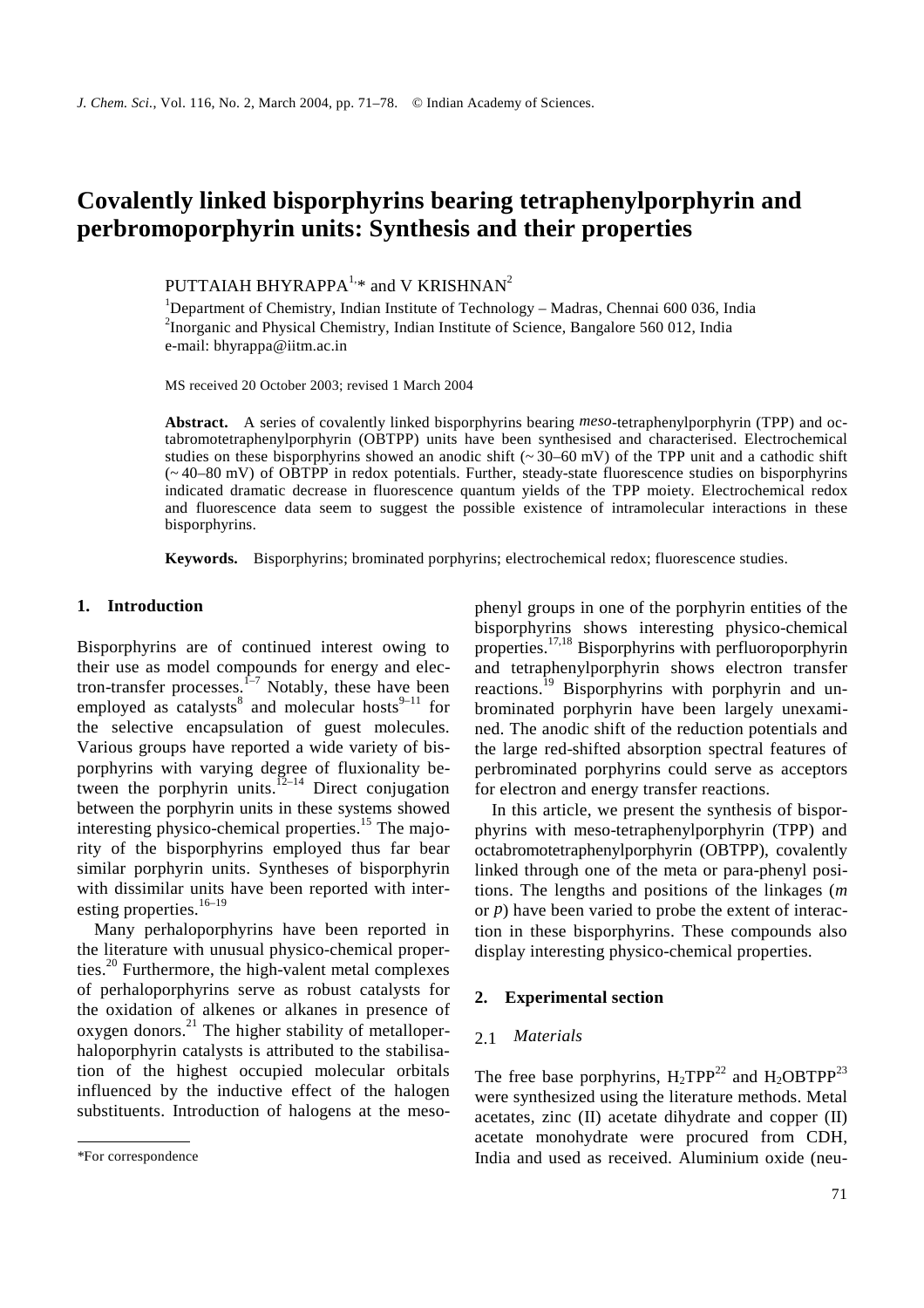tral and basic) procured from Acmes (India) was used as received. 2,2-dibromodiethyl ether was prepared using the reported procedure.<sup>24</sup> All the solvents employed were purified prior to use by standard procedures.<sup>25</sup>

## 2.2 *Instrumentation*

Electronic absorption spectra were recorded on a Hitachi model U-3400 and Jasco V-530 UV-Visible absorption spectrophotometers using matched quartz cells of 1 cm path length at ambient temperature. The <sup>1</sup>H NMR spectra of samples were performed on a Bruker WH-270 MHz FT-NMR spectrometer in  $CDCl<sub>3</sub>$  using tetramethylsilane as the internal standard at 298 K. Steady-state fluorescence measurements were carried out on a model MPF 44A, 650- 60 fluorescence spectrophotometer in quartz cells of 10 mm path length at ambient temperature. Cyclic voltammetric measurements were performed on a BAS 100A electrochemical analyzer equipped with a video meter and an XY recorder. The electrochemical cell consists of three electrodes, Ag/AgCl as reference, platinum wire as counter and platinum button as the working electrode. All the measurements were carried out in  $CH<sub>2</sub>Cl<sub>2</sub>$  medium using 0⋅1 M tetrabutylammonium perchlorate as the supporting electrolyte. Porphyrin concentrations were maintained at 0⋅5 mM. All the solutions were purged with argon gas prior to electrochemical measurements and all the experiments were performed at room temperature.

## 2.3 *Methods*

The steady-state fluorescence spectra of the compounds were measured in  $CH<sub>2</sub>Cl<sub>2</sub>$  at room temperature. The excitation wavelengths were kept at 515 and 417 nm of the unbrominated porphyrin  $(H_2TPP)$ unit.  $H_2$ OBTPP and ZnOBTPP absorb at the emission wavelength of the corresponding unbrominated porphyrin. The absorption correction was made by using the reported procedure.<sup>26</sup> Unbrominated MTPPs  $(M = 2H, Zn$  (II)) was employed as the reference standard. The singlet emission quantum yields  $(\phi_f)$ of the bisporphyrins were calculated according to the literature method. $27$ 

$$
(\phi_f)_s = (\text{OD}_r \times A_s \times \phi_{f(r)})/(\text{OD}_s \times A_r), \tag{1}
$$

where  $\phi_f$  refers to fluorescence quantum yield and subscripts *r* and *s* indicate the reference and sample respectively. The area under the fluorescence band envelope is designated as *A* and OD indicates the absorbance value at the excitation wavelength, kept at 0⋅05 to 0⋅1. All the φ*f* values obtained from Soret excitation wavelengths are similar to those obtained from 515 or 550 nm excitation wavelengths.

#### 2.4 *Synthesis of bisporphyrins*

The precursor compounds 5-(3′ or 4′-hydroxyphenyl)- 10,15,20-tetraphenylporphyrin, *m* or *p*-H<sub>2</sub>TPP(OH)<sup>28,29</sup> and their 5-(3′ or 4′-(2-bromoethoxy/bisethyleneoxyphenyl))-10, 15, 20-triphenylporphyrin, *m* or *p*-H2TPP-1-Br and *m*-H2TPP-2-Br were synthesised using the reported procedures.<sup>30</sup>

2.4a *Synthesis of 2,3,7,8,12,13,17,18-octabromo-5- (3*′ *or 4*′*-(2-bromoethoxy phenyl)-10,15,20-triphenylporphyrin, m or p-H2OBTPP-1-Br:* The perbrominated mono-functionalised free-base tetraphenylporphyrin was synthesised by the bromination reaction of the corresponding Cu (II) complex of the substituted porphyrin followed by acid demetallation reaction.

Cu (II) complex of the  $m$  or  $p-H_2$ TPP-1-Br was synthesised using the literature procedure $31$ , and the yield of the product being almost quantitative. Bromination of the *m* or *p*-CuTPP-1-Br was carried out using reported procedure with slight modifications.23 The typical procedure for the synthesis of *m* or *p*-CuOBTPP-1-Br is as follows: Liquid bromine  $(0.6 \text{ ml}, 11.6 \text{ mmol})$  in 25 ml of CHCl<sub>3</sub> is added dropwise to a stirred solution of *m* or *p*-CuTPP-1-Br  $(0.25 \text{ g}, 0.31 \text{ mmol})$  in 100 ml of CHCl<sub>3</sub> over a period of 30 min at room temperature. The reaction mixture is stirred for 4 h. Then pyridine (1⋅5 ml) in 40 ml of  $CHCl<sub>3</sub>$  is added dropwise for 30 min. the solution is stirred for a further period of 12 h. Further, the reaction mixture is treated with 20% aqueous sodium metabisulphite solution. The organic layer is dried over anhydrous  $Na<sub>2</sub>SO<sub>4</sub>$  and the solvent removed under reduced pressure. The green product is chromatographed on a silica gel column using  $CHCl<sub>3</sub>$  as the eluant. The yield of the product is about 0⋅36 g (70%).

 The demetallation reaction is performed by the addition of conc. H<sub>2</sub>SO<sub>4</sub> (0⋅5 ml) to a solution of *m* or *p*-CuOBTPP-**1**-Br (0⋅10 g, 0⋅07 mmol) in 50 ml of CHCl3. The reaction mixture is then stirred for 30 min. It is cooled in an ice bath and 100 ml of distilled  $H_2O$  is added slowly. The organic layer is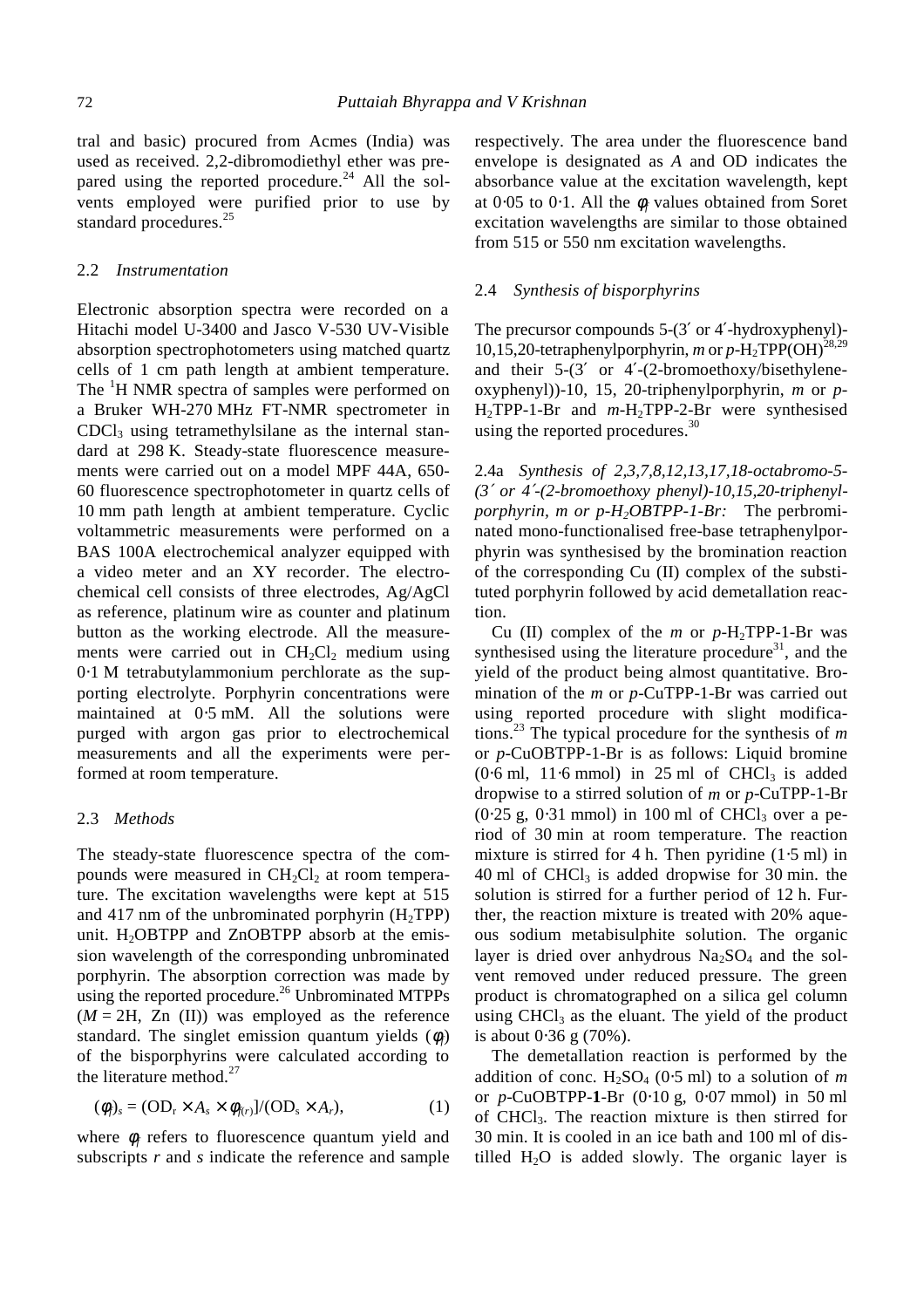separated and washed with saturated  $NAHCO<sub>3</sub>$ (50 ml) twice and dried over anhydrous  $Na<sub>2</sub>SO<sub>4</sub>$ . The organic layer is concentrated and chromatographed on to a silica gel column using  $CHCl<sub>3</sub>$  as the eluant. The yield of the product is about 0⋅90 g (90%). *m*-H<sub>2</sub>OBTPP-1-Br: δ<sub>H</sub> (270 MHz, CDCl<sub>3</sub>, TMS): 8⋅20 (*m*, 6H, triphenyl H*o*), 7⋅77 (*m*, 9H, triphenyl H*m*,*p*), 7⋅47 (*m*, 4H, substituted phenyl-H), 4.56 (*t*, 2H, OCH2), 3⋅81 (*t*, 2H, CH2Br), –1⋅56 (*bs*, 2H, N–H). UV-visible spectrum of  $m$ -H<sub>2</sub>OBTPP-1-Br in CH<sub>2</sub>Cl<sub>2</sub>, nm (log $\varepsilon$ ): 367 (4⋅87), 469 (5⋅30), 589 (4⋅16), 625 (4⋅12), 742 (3⋅97). *p*-H2OBTPP-1**-**Br: δ<sup>H</sup> (270 MHz, CDCl3, TMS): 8⋅21 (*m*, 6H, triphenyl H*o*), 7⋅77 (*m*, 9H, triphenyl H*m,p*), 7⋅33 (*d*, 2H, substituted phenyl H*m*), 8⋅12 (*d*, 2H, substituted phenyl H*o*), 4⋅58 (*t*, 2H, OCH2), 3⋅84 (*t*, 2H, CH2Br), –1⋅57 (*bs*, 2H, N–H). UV-visible in  $CH_2Cl_2$  (log $\varepsilon$ ): 364 (4⋅80), 469 (5⋅20), 586 (4⋅26), 623 (4⋅22), 741  $(3.96)$ .

2.4b *Synthesis of 2,3,7,8,12,13,17,18-octabromo-5-(3*′ *or 4*′*-(2-bromo bisethylene oxyphenyl)-10,15, 20-triphenylporphyrin, m-H2OBTPP-2-Br:* This was prepared by the condensation of digol dibromide with  $m-\text{H}_2 \text{TPP}(\text{OH})$  using the literature method.<sup>30</sup> Further, the metallation of this derivative with Cu (II) followed by bromination of CuTPP-2-Br complex was carried out using the method described earlier (Yield: 65%). Its free-base derivative,  $H_2$ OBTPP-2-Br is obtained by adopting acid demetallation procedure as described above. The yield of the product is 90%.  $\delta_H$  (270 MHz, CDCl<sub>3</sub>, TMS): 8⋅07 (*m*, 6H, triphenyl H*o*), 7⋅75 (*m*, 9H, triphenyl H*m*), 7⋅57 (*m*, 4H, substituted phenyl-H), 4⋅42 (*t*, 2H, phenyl–O–CH2), 4⋅01 (*m*, 4H, –CH2–O–CH2–), 3⋅61 (*t*, 2H, –CH2Br), –1⋅55 (*bs*, 2H, N–H). UV-visible in CH<sub>2</sub>Cl<sub>2</sub> (log $\varepsilon$ ): 366 (4⋅75), 467 (5⋅25), 587 (4⋅30), 622 (4⋅25), 742 (3⋅93).

2.4c *Synthesis of ethoxy-bridged free base bisporphyrins:* To a solution of dry DMF (100 ml) containing *m* or  $p$ -H<sub>2</sub>TPP(OH) (0⋅10 g, 16 mmol) and *m* or *p*-H2OBTPP-1**-**Br (0⋅22 g, 0⋅16 mmol), 0⋅5 g of anhydrous  $K_2CO_3$  is added. The reaction mixture is stirred under anhydrous conditions at room temperature for 36 h. At the end of this period, the reaction mixture is filtered to remove  $K_2CO_3$ . The solvent, DMF, is evaporated under reduced pressure and chromatographed on an alumina column using  $CHCl<sub>3</sub>/$  $C_6H_{12}$  (1 : 3,  $v/v$ ) solvent mixture as the eluant. The unreacted *m* or  $p$ -H<sub>2</sub>OBTPP-1-Br is collected as the

first fraction followed by the desired free-base bisporphyrin, *m* or *p*-H2TPP-1-H2OBTPP. The yield of the product is  $0.16 \text{ g}$  (50%). *p*-H<sub>2</sub>TPP–1-H<sub>2</sub>OBTPP: δH (270 MHz, CDCl3, TMS): 8⋅85 (*m*, 8H, β-H), 8⋅21 (*m*, 16H, phenyl H*o*), 7⋅77 (*m*, 18H, phenyl H*m,p*), 7⋅45 (*m*, 4H, bridging phenyl-H*m*), 4⋅77 (*s*, 4H, bridging C2H4), –2⋅75 (*s*, 2H, N–H), –1⋅65 (*bs*, 2H, N–H). Elemental analysis calcd. for  $C_{90}H_{54}N_8O_2Br_8$ : C, 56⋅40; H, 2⋅73; N, 5⋅85%. Found: C, 56⋅10; H, 2⋅58; N, 5⋅93%. FAB mass spectrum (*m*/*z*): 1919⋅10 [(*M* + H)<sup>+</sup>, 100%], 1839⋅20  $[(M + H)^{+} - Br, 11\%]$ . *m*-H<sub>2</sub>TPP-1-H<sub>2</sub>OBTPP:  $\delta_{H}$ (270 MHz, CDCl3, TMS): 8⋅87 (*m*, 8H, β-H), 8⋅20 (*m*, 16H, phenyl H*o*), 7⋅75 (*m*, 18H, phenyl H*m*,*p*), 7⋅45 (*m*, 4H, bridging phenyl-H*m*,*p*), 4⋅75 (*s*, 4H, bridging C2H4), –2⋅80 (*s*, 2H, N–H), –1⋅65 (*bs*, 2H, N–H). Elemental analysis calcd. for  $C_{90}H_{54}N_8O_2Br_8$ : C, 56⋅34; H, 2⋅84; N, 5⋅84%. Found: C, 56⋅10; H, 2⋅58; N, 5⋅93%.

2.4d *Synthesis of metallated bisporphyrins, m or p-* $MTPP-1-MOBTPP$  ( $M = Zn$  (II),  $Cu$  (II)): Metal complexes of the bisporphyrins are prepared using the appropriate metal carrier. A typical procedure for the synthesis of the metallation reaction is as follows: Metal acetate (0⋅10 g) in 15 ml of methanol is added to a stirred solution of free-base porphyrin in CHCl<sub>3</sub> ( $0.10$  g,  $0.052$  mmol), and the reaction mixture was stirred at ambient temperature for 30 min. The solvent is removed by distillation and the residue thus obtained is dissolved in  $CHCl<sub>3</sub>$  and washed with distilled water. Bimetallic bisporphyrins are obtained by silica gel column chromatography using  $CHCl<sub>3</sub>$  as the eluant. The yield of the product is almost quantitative. *m*-CuTPP–1-CuOBTPP: FAB mass spectrum  $(m/z)$ : 2041⋅8  $[(M + H)^{+}, 100\%]$ , 1963⋅9 [(*M* + H)<sup>+</sup> –Br, 10%]. *m*-ZnTPP–1–ZnOBTPP: δH (270 MHz, CDCl3, TMS) 8⋅91 (*m*, 8H, β-H), 8⋅09 (*m*, 16H, phenyl H*o*), 7⋅69 (*m*, 22H, phenyl H*m*,*p*), 4⋅58 (s, 4H, bridging  $C_2H_4$ ).

2.4e *Synthesis of bisethylene oxide bridged bisporphyrins, (m-H2TPP-2-H2OBTPP):* Free-base bisporphyrin bearing bisethylene oxide spacer group is prepared by the condensation of *m*-H2TPP(OH) with the functionalised brominated *m*-H<sub>2</sub>OBTPP-2-Br using the procedure employed for the synthesis of ethylene oxide-bridged bisporphyrins with slight modifications. The product is purified by alumina column using cyclohexane/chloroform  $(1:6, v/v)$ solvent mixture as the eluant. The yield of the prod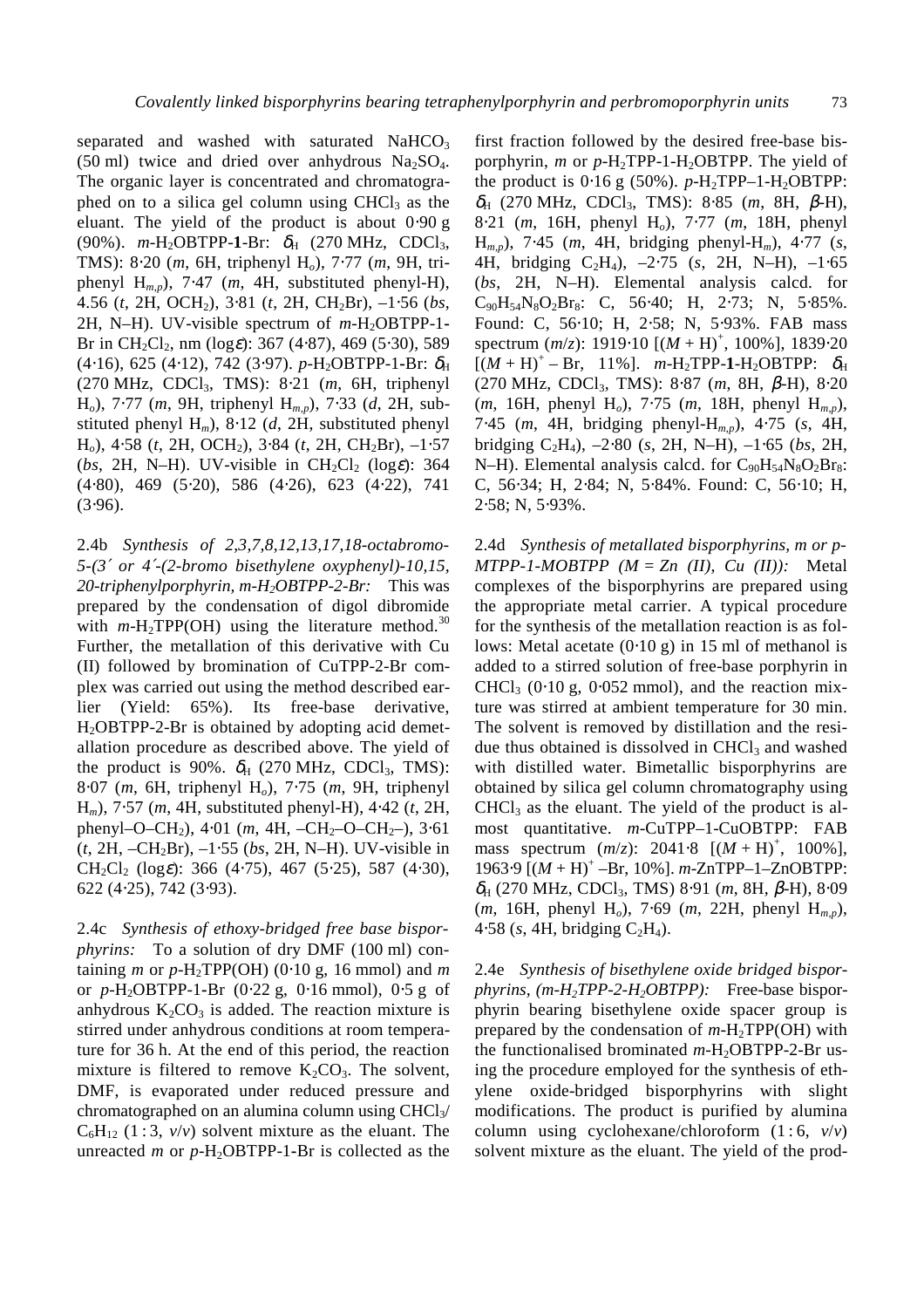uct is about 45%. Elemental analysis calcd for  $C_{92}H_{58}N_8O_3Br_8$ : C, 56⋅30; H, 2⋅98; N, 5⋅71%. Found: C, 55⋅96, H, 2⋅82, N, 5⋅55%. FAB mass spectrum (*m*/*z*): 1963⋅6 [(*M* + H)<sup>+</sup>, 100%)], 1883⋅5  $[(M + H)^{+} - Br, 9\%]$ .  $\delta_{H}$  (270 MHz, CDCl<sub>3</sub>, TMS): 8⋅85 (*m*, 8H, β-H), 8⋅18 (*m*, 16H, phenyl H*o*), 7⋅67 (*m*, 18H, phenyl H*m*,*p*), 7⋅40 (*m*, 4H, bridging phenyl H*m*,*p*), 4⋅43 [*s*, 4H, (ph–O–CH2)2)], 4⋅12 (*s*, 4H, (–CH2–O–CH2–)), –2⋅81 (*s*, 2H, N–H), –1⋅65 (*bs*, 2H, N-H).  $m$ -MTPP-2-MOBTPP ( $M = Cu$  (II) and Zn (II)) is prepared using the procedure employed for the synthesis of ethylene oxide-bridged porphyrins. The yield of the porphyrin is almost quantitative.  $m$ -ZnTPP-2-ZnOBTPP:  $1$ <sup>H</sup> NMR in CDCl<sub>3</sub>: 8⋅88 (*m*, 8H, β-pyrrole-H), 8⋅08 (*m*, 16H, phenyl-*o*-H), 7⋅63 (*m*, 18H, phenyl H*m*,*p*), 7⋅40 (*m*, 4H, bridging phenyl  $H_{m,p}$ ), 4⋅11 [*s*, 4H, (ph–O–CH<sub>2</sub>)<sub>2</sub>)], 3⋅73  $[s, 4H, (-CH_2-O-CH_2-)]$ . *m*-CuTPP-2-CuOBTPP: FAB mass spectrum  $(m/z)$ : 2085⋅8  $((M + H)^+,$ 100%), 2006⋅6 [(*M* + H)<sup>+</sup>-Br, 9%].

## **3. Results and discussion**

Bisporphyrins were synthesized as described in scheme 1. They are crystalline in nature and soluble in a variety of organic solvents. Integrity of the bisporphyrins was checked by UV-visible, <sup>1</sup>H NMR,



**Scheme 1.** Synthetic route for bisporphyrins.

mass spectroscopies and also by elemental analysis. Optical absorption spectra of bisporphyrins were examined to probe the extent of intramolecular interactions in these bisporphyrins. Electronic absorption spectra of a representative bisporphyrins are shown in figure 1. A comparison is made with the absorption spectra of 1 : 1 synthetic mixtures of the individual components. Absorption spectral data of the bisporphyrins are shown in table 1. Bisporphyrins reveal characteristic Soret bands around 460–475 nm arising from the OBTPP moiety and in the range 410–425 nm region for unbrominated porphyrin TPP. It can be seen from the figure that ab-



**Figure 1.** Electronic absorption spectra of *m*-H2TPP-2- H<sub>2</sub>OBTPP (--) and *m*-ZnTPP-2-ZnOBTPP (----) in  $CH<sub>2</sub>Cl<sub>2</sub>$  at 298 K. Arrows indicate the absorbance for magnified *Q* bands on the *y*-axis.



**Figure 2.** <sup>1</sup>H NMR spectrum of (a) 1 : 1 synthetic mixture of  $p$ -H<sub>2</sub>TPP(OH) and  $p$ -H<sub>2</sub>OBTPP-1-Br and (**b**) bisporphyrin  $p$ -H<sub>2</sub>TPP-1-H<sub>2</sub>OBTPP in CDCl<sub>3</sub> at 298 K. \*Denotes the solvent peak.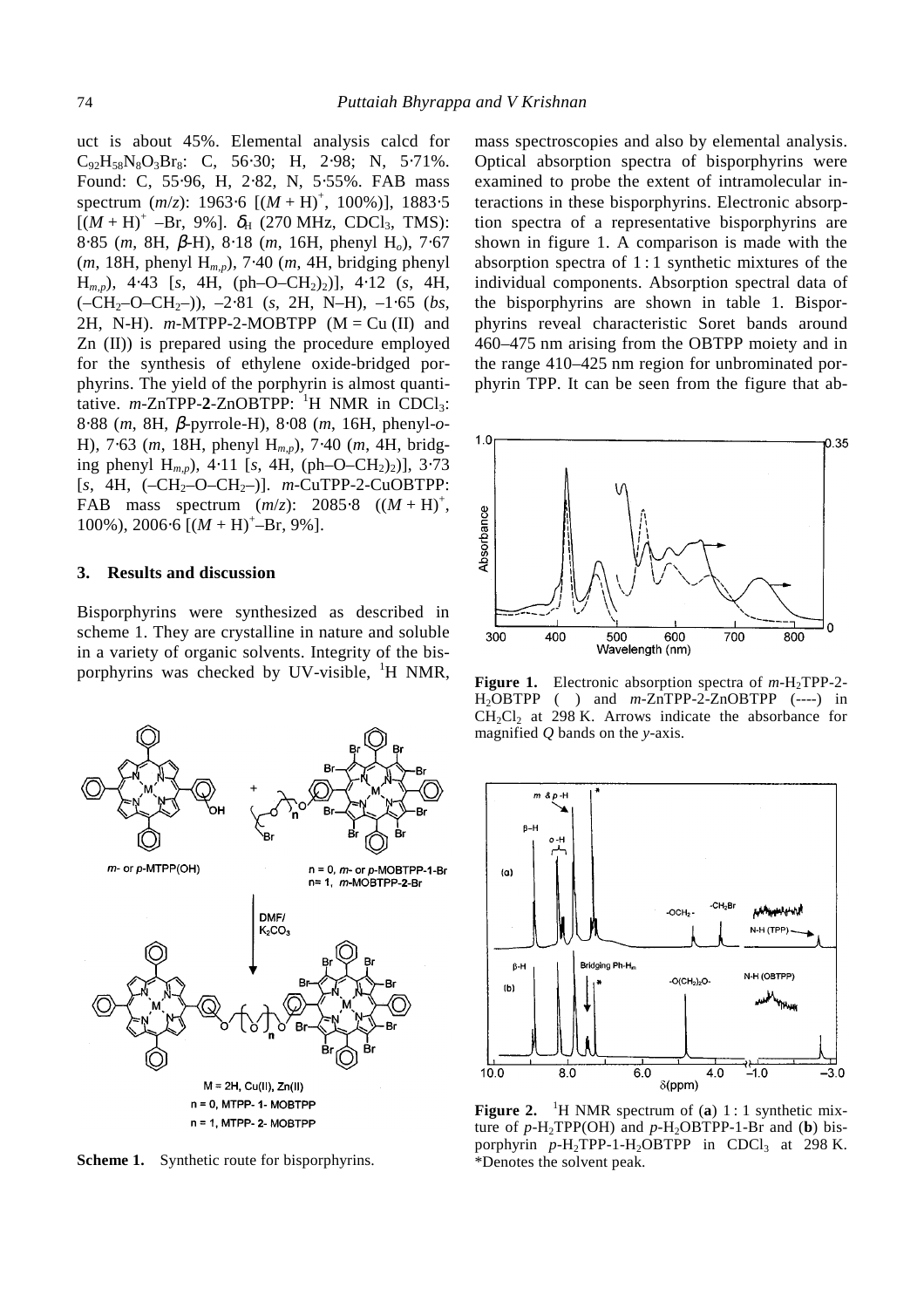| Compound                                       | $B$ bands (nm)                                      | $Q$ bands (nm)                                                             |
|------------------------------------------------|-----------------------------------------------------|----------------------------------------------------------------------------|
| $m$ -H <sub>2</sub> TPP-1-H <sub>2</sub> OBTPP | 357(4.65), 418(5.68)<br>469(5.3)                    | 514 (4.38), 550 (4.17)<br>589 (4.15), 629 $(sh)$<br>644 (4.01), 739 (3.92) |
| m-CuTPP-1-CuOBTPP                              | 361 (4.72), 415 (5.75)<br>449 $(sh)$ , 465 $(5.17)$ | 538 (4.44), 579 (4.34)<br>623(3.86)                                        |
| $m$ -ZnTPP-1-ZnOBTPP                           | 352(4.78), 419(5.80)<br>470 $(5.17)$                | 548(4.42), 594(4.13)<br>664 $(4.13)$                                       |
| $p$ -H <sub>2</sub> TPP-1-H <sub>2</sub> OBTPP | 376(4.76), 419(5.68)<br>472(5.31)                   | 514(4.39), 551(4.19)<br>590 (4.13), 628 $(sh)$<br>644 (4.24), 748 (3.94)   |
| p-CuTPP-1-CuOBTPP                              | 364(4.65), 416(5.73)<br>$450$ (sh), $469$ (5.22)    | 539 (4.46), 581 (4.30)<br>625(3.94)                                        |
| p-ZnTPP-1-ZnOBTPP                              | 351(4.69), 420(5.80)<br>471 $(5.48)$                | 549 (4.45), 592 (4.16)<br>667 $(4.18)$                                     |
| $m$ -H <sub>2</sub> TPP-2-H <sub>2</sub> OBTPP | 372(4.85), 418(5.72)<br>469(5.33)                   | 513 $(4.42)$ , 551 $(4.18)$<br>631 $(sh), 642 (4.20)$                      |
| $m$ -CuTPP-2-CuOBTPP                           | 363(4.75), 415(5.73)<br>446 $(sh)$ , 466 $(5.17)$   | 538 (4.42), 579 (4.30)<br>624 (sh)                                         |
| $m$ -ZnTPP-2-ZnOBTPP                           | 351(4.78), 419(5.74)<br>468(5.36)                   | 548 (4.34), 591 (4.07)<br>658 (3.98)                                       |
| $1:1, H2OBTPP/H2TPP$                           | 367(4.87), 417(5.68)<br>469(5.30)                   | 514 (4.38), 550 (4.19)<br>589 (4.16), 629 $(sh)$<br>644 (4.23), 742 (3.97) |
| 1:1, CuOBTPP/CuTPP                             | 360(4.71), 415(5.75)<br>448 $(sh)$ , 464 $(5.16)$   | 538 (4.47), 579 (4.31)<br>623(3.92)                                        |
| 1:1, ZnOBTPP/ZnTPP                             | 353(4.74), 419(5.81)<br>466(5.40)                   | 548 (4.43), 590 (4.17)<br>655 $(4.05)$                                     |

**Table 1.** Electronic absorption spectral data<sup>a,b</sup> of bisporphyrins in  $CH_2Cl_2$  at 298 K.

<sup>a</sup>Values in parentheses refer to log  $\varepsilon$ ; <sup>b</sup>error in  $\lambda_{\text{max}} = \pm 1.0 \text{ nm}$ 

sorption bands in the visible region (500–800 nm) overlap considerably. The position of the absorption spectral bands of the bisporphyrins bears close resemblance to the spectra obtained for 1:1 synthetic mixtures with comparable molar absorption coefficients. A variation in position of the attachment (para or meta) or the length of the linkage group (ethylene oxide and bisethylene oxide) in these bisporphyrins do not show any significant differences in their absorption spectral features.

<sup>1</sup>H NMR spectra of the bisporphyrins are very useful in characterization of the compounds. Figure 2 shows the <sup>1</sup> H NMR spectrum of bisporphyrin *p*- $H_2$ TPP-1-H<sub>2</sub>OBTPP along with that of the synthetic mixture of the monomeric entities. The bisporphyrins exhibit proton resonances characteristic of  $\beta$ -pyrrole, unsubstituted meso-phenyl groups, substituted meso-phenyl and bridging alkyl ether protons. The integrated intensities of the proton resonances have been useful in identifying the number of protons in the respective bisporphyrins. In the case of bisporphyrins, the imino protons resonate around –1⋅65 ppm, characteristic of brominated porphyrin, while the resonance at  $-2.80$  ppm arises from the unbrominated porphyrin unit. The presence of covalent linkages in the bisporphyrin systems is shown by comparison of the  ${}^{1}H$  NMR spectra of the bisporphyrins with that of the 1 : 1 synthetic mixture of the constituents. It can be seen that the ether protons in the intermolecular mixtures resonate as two triplets centred at  $3.73$  ppm (CH<sub>2</sub>Br) and  $4.48$  ppm (OCH<sub>2</sub>)  $(J \sim 4$  Hz) in the *p*-H<sub>2</sub>OBTPP-1-Br compound while it appears as a singlet at 4⋅77 ppm in the bisporphyrin  $(p-H_2TPP-1-H_2OBTPP)$  owing to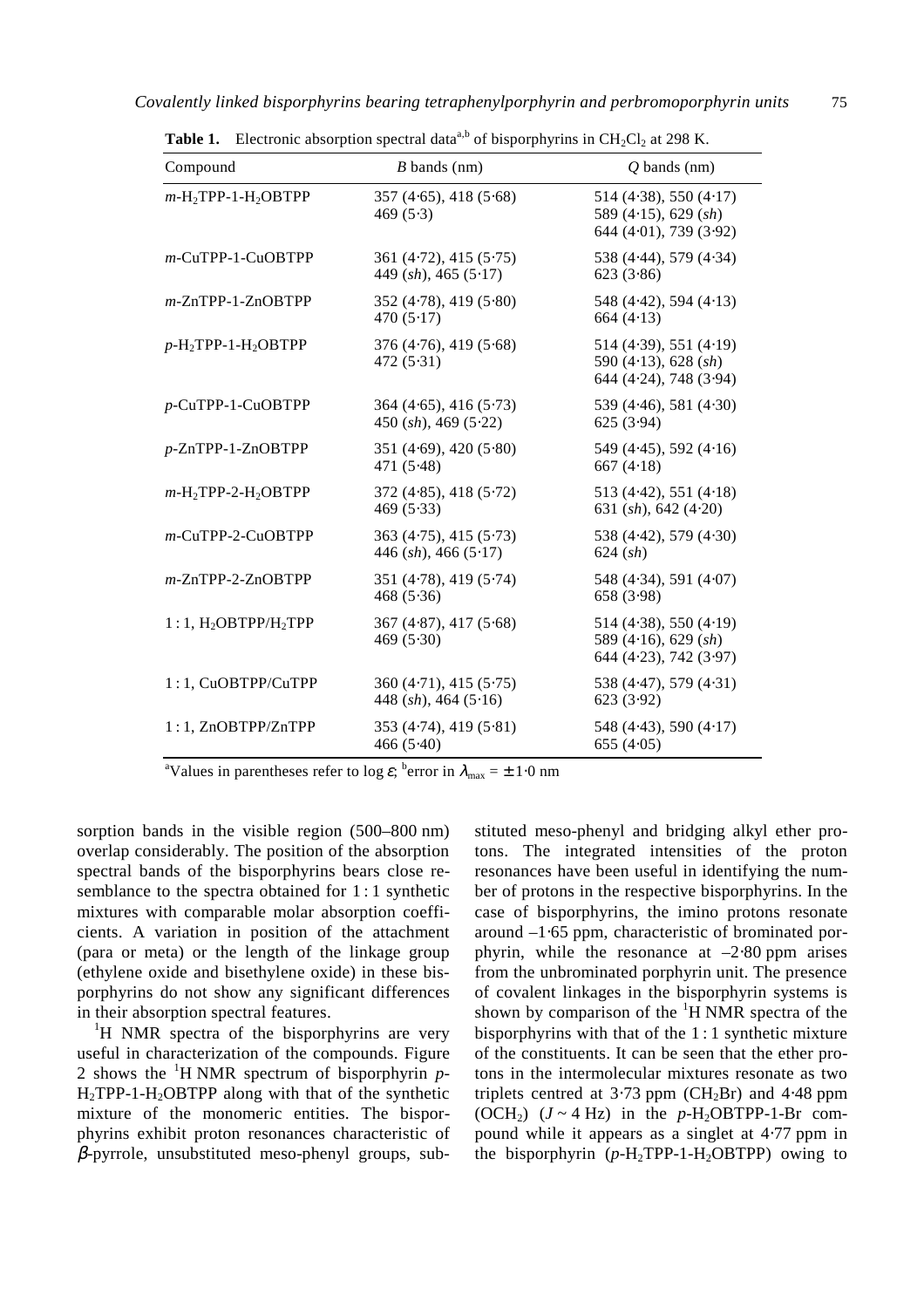the symmetric disposition of the ethylene oxide protons between the porphyrin units. The dimetallic bisporphyrin, *p* or *m*-ZnTPP-1-ZnOBTPP shows resonances not significantly different from those of the free-base bisporphyrin except for the absence of the imino proton resonances. The bisethylene oxidebridged bisporphyrin, *m*-H2TPP-2-H2OBTPP shows resonances quite similar to that the  $m-H_2TPP-1$ -H2OBTPP complex with two singlets for the bridging bisethylene oxide group at  $4.43$  ppm  $(-O-CH<sub>2</sub>)$ and  $4.12$  ppm  $(CH_2-O-CH_2)$  groups, whereas the synthetic mixture shows two triplets at 4⋅42 ppm (OCH<sub>2</sub>) and 3⋅77 ppm (CH<sub>2</sub>Br), and a multiplet centred at 4⋅01 ppm (-CH<sub>2</sub>-O–CH<sub>2</sub>-). The <sup>1</sup>H NMR spectrum of the bisporphyrins does not show direct evidence for the existence of any strong intramolecular interactions in bisporphyrins.

 Cyclic voltammetric studies were performed to determine the electrochemical redox potentials of bisporphyrins to examine the possible presence of intermolecular interactions. A representative voltammogram of *m*-CuTPP-1-CuOBTPP is shown in figure 3 and the data of all the bisporphyrins are summarised in table 2. The majority of the bisporphyrins exhibit reversible potentials involve a oneelectron process. In some cases, the potentials overlap with one another and the differential pulse voltammetry is indicative of more than one electron transfer process. Under similar conditions, the redox



**Figure 3.** Cyclic voltammograms of *m*-CuTPP-1- CuOBTPP in  $CH_2Cl_2$  with 0⋅1 M TBAHFP at 298 K with a scan rate of 100 mV/s.

potentials of the 1 : 1 synthetic mixtures of TPP and OBTPP were also determined and are listed in table 2. The observed redox data of the individual porphyrins (TPPs<sup>32</sup> and OBTPPs<sup>23</sup>) are fairly similar to that of the literature values. It is reported earlier that the MOBTPPs show a marginal anodic shift of the oxidation potentials with a substantial anodic shift in the reduction potentials of the ring-centred redox potentials relative to that of the corresponding MTPPs. The intramolecular interactions in these bisporphyrins would shift redox potentials cathodically for OBTPP centre while it is anodic shift in redox potentials for MTPPs. It can be seen from the data that generally in bisporphyrins, the first redox potentials of OBTPP are shifted cathodically by 40– 80 mV, while that of TPP moieties show an anodic shift (30–60 mV). In some cases, especially for the di-zinc bisporphyrins, the oxidation potentials overlap considerably due to the close proximity of the potentials. The cathodic shift of redox potentials of OBTPP and the anodic shift of TPP potentials indicate minimal intramolecular interactions in these bisporphyrins.

 In order to probe the possible existence of intramolecular electron or energy transfer (singlet– singlet) reactions in these bisporphyrins, steady state fluorescence spectra were obtained in  $CH_2Cl_2$ . A typical fluorescence spectrum of bisporphyrin is shown in figure 4. The fluorescence spectra of bisporphyrins are compared with the spectra of the corresponding 1:1 synthetic mixture of their constituents. For all the compounds, the excitation wavelength was kept at 419 nm. For comparison, fluorescence quantum yields of the TPP derivatives  $(H_2TPP)$  and ZnTPP) were also determined and are listed in table 3. Observed data for MTPPs  $(M = 2H, Zn$  (II)) are similar to reported values. $33$  The singlet emission bands of  $H_2$ TPP (651, 714 nm) overlap considerably with the absorption spectra of  $H_2$ OBTPP (626, 743 nm). Similarly, the emission bands of ZnTPP (596, 646 nm) overlap with the absorption spectra of ZnOBTPP (594, 656 nm). It can be seen that the positions of the emission bands of bisporphyrins are not altered significantly. However, the values of the quantum yields decrease dramatically relative to those of their  $1:1$  synthetic mixtures. Quantum yields of the synthetic mixtures (H2TPP/H2OBTPP and ZnTPP/ZnOBTPP) show a marginal decrease relative to the corresponding  $H_2TPP$  and  $ZnTPP$ units. The unbrominated porphyrin (TPP) unit is expected to act as a donor, while the brominated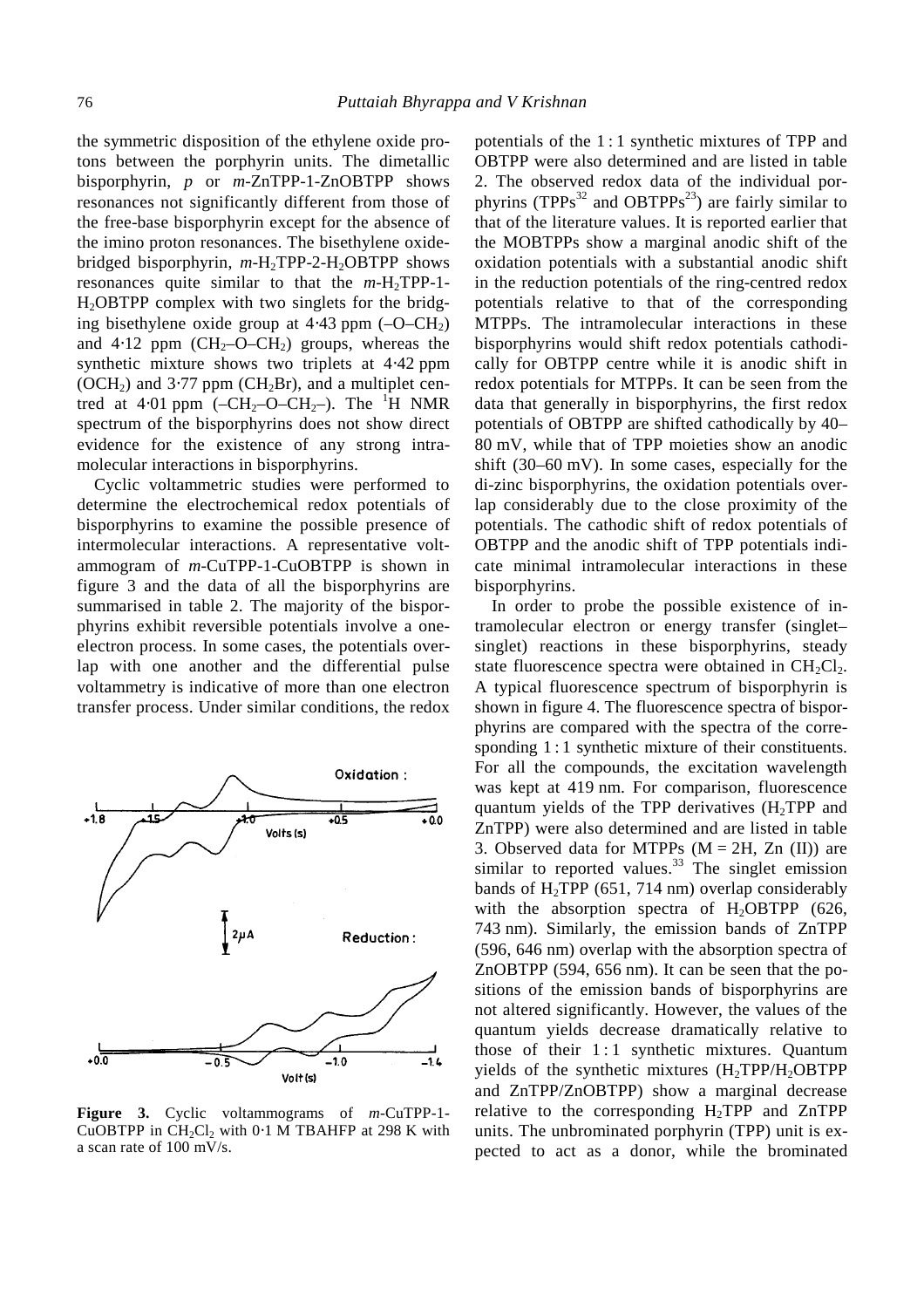|                                                | Oxidation  |              |            | Reduction                |  |         |              |                          |                 |
|------------------------------------------------|------------|--------------|------------|--------------------------|--|---------|--------------|--------------------------|-----------------|
| Bisporphyrin                                   | I          | $\mathbf{I}$ | III        | IV                       |  | T       | $\mathbf{I}$ | Ш                        | IV              |
| $m$ -H <sub>2</sub> TPP-1-H <sub>2</sub> OBTPP | $1.05^{b}$ | 1.18         | $1.40^{b}$ |                          |  | $-0.62$ | $-1.04$      | $-1.40$                  |                 |
| $m$ -ZnTPP-1-ZnOBTPP                           | 0.93       | 1.19         |            |                          |  | $-0.86$ | $-1.36^{b}$  |                          |                 |
| $m$ -CuTPP-1-CuOBTPP                           | $1.17^{b}$ | 1.42         | 1.63       | $\overline{\phantom{0}}$ |  | $-0.63$ | $-0.88$      | $-1.14$                  | $-1.53^{\circ}$ |
| $m$ -H <sub>2</sub> TPP-2-H <sub>2</sub> OBTPP | $1.08^{b}$ | 1.19         | 1.40       | $\overline{\phantom{0}}$ |  | $-0.57$ | $-1.01$      | $-1.33$                  |                 |
| $m$ -ZnTPP-2-ZnOBTPP                           | 0.94       | 1.21         |            |                          |  | $-0.92$ | $-1.23$      | $-1.41$                  |                 |
| $m$ -CuTPP-2-CuOBTPP                           | 1.17       | 1.37         | 1.58       |                          |  | $-0.67$ | $-0.91$      | $-1.18$                  | $-1.52^{\circ}$ |
| p-ZnTPP-1-ZnOBTPP                              | 0.98       | 1.25         |            |                          |  | $-0.91$ | $-1.30$      | $-1.65$                  |                 |
| p-CuTPP-1-CuOBTPP                              | $1-10$     | 1.40         | 1.62       | $\overline{\phantom{0}}$ |  | $-0.63$ | $-0.90$      | $-1.03$                  | $-1.40$         |
| $1:1.$ H <sub>2</sub> TPP/H <sub>2</sub> OBTPP | 1.00       | 1.14         | 1.35       | $\overline{\phantom{0}}$ |  | $-0.57$ | $-0.92$      | $-1.10$                  | $-1.35$         |
| $1:1$ , $ZnTPP/ZnOBTPP$                        | 0.81       | 0.96         | 1.19       | $\overline{\phantom{0}}$ |  | $-0.93$ | $-1.33$      | $\overline{\phantom{0}}$ | —               |
| 1:1, CuTPP/CuOBTPP                             | 1.01       | 1.35         | 1.55       |                          |  | $-0.59$ | $-0.85$      | $-1.09$                  | $-1.59^{\circ}$ |

**Table 2.** Half-wave potentials<sup>a</sup> (vs Ag/AgCl, V) of bisporphyrins in CH<sub>2</sub>Cl<sub>2</sub> using 0⋅1 M TBAPF<sub>6</sub> as the supporting electrolyte at 298 K.

<sup>a</sup> Error  $\pm$  15 mV; <sup>b</sup>quasireversible; <sup>c</sup>data from differential pulse voltammetry



Figure 4. Fluorescence spectra of (1) ZnTPP, (2) 1:1 synthetic mixture of ZnTPP and ZnOBTPP, (3) *m*-ZnTPP-2-ZnOBTPP and (4)  $m$ -ZnTPP-1-ZnOBTPP in  $CH_2Cl_2$  at 298 K. The excitation wavelength is at 419 nm.

porphyrin acts as an acceptor. Steady-state fluorescence quantum yields obtained in this study permit us to calculate<sup>34</sup> the efficiency of quenching,  $\eta_{ss} =$  $(1 - \phi_{DA}/\phi_D) \times 100$  where  $\phi_{DA}$  and  $\phi_D$  are the quantum yields of the bisporphyrin (*m* or  $p$ -H<sub>2</sub>TPP–1–

**Table 3.** Steady-state singlet emission data of bisporphyrins in  $CH<sub>2</sub>Cl<sub>2</sub>$  at 298 K.

| Compound                                                                                                                                                                                                                                                                            | $\lambda_{em}$ (nm)                                                                         | $\phi_f^{\rm a}$                                                                    | $\eta_{ss}$                                        |  |
|-------------------------------------------------------------------------------------------------------------------------------------------------------------------------------------------------------------------------------------------------------------------------------------|---------------------------------------------------------------------------------------------|-------------------------------------------------------------------------------------|----------------------------------------------------|--|
| $m$ -H <sub>2</sub> TPP-1-H <sub>2</sub> OBTPP<br>$m$ -ZnTPP-1-ZnOBTPP<br>$p$ -H <sub>2</sub> TPP-1-H <sub>2</sub> OBTPP<br>p-ZnTPP-1-ZnOBTPP<br>$m$ -H <sub>2</sub> TPP-2-H <sub>2</sub> OBTPP<br>$m$ -ZnTPP-2-ZnOBTPP<br>H <sub>2</sub> TPP/H <sub>2</sub> OBTPP<br>ZnTPP/ZnOBTPP | 652, 713<br>596, 645<br>650, 715<br>598, 644<br>651,716<br>597, 646<br>652, 715<br>597, 645 | 0.0019<br>0.0007<br>0.0032<br>0.0027<br>0.0015<br>0.0011<br>0.124<br>0.029<br>0.130 | 98.52<br>99.80<br>97.60<br>91.88<br>98.82<br>96.72 |  |
| H <sub>2</sub> TPP<br>ZnTPP                                                                                                                                                                                                                                                         | 651, 714<br>596, 646                                                                        | 0.033                                                                               |                                                    |  |
|                                                                                                                                                                                                                                                                                     |                                                                                             |                                                                                     |                                                    |  |

<sup>a</sup>Uncertainty in values,  $\pm 8\%$ 

 $H<sub>2</sub>OBTPP$ ) and  $H<sub>2</sub>TPP$  respectively. An examination of the data in table 3 shows that the singlet emission of the TPP entity is quenched very efficiently in all the bisporphyrins and less so, if the two units are mixed intermolecularly. Interestingly, the emission spectrum of the TPP overlaps with the absorption spectrum of the OBTPP indicative of the possible existence of energy transfer from the TPP unit to the non-radiative OBTPP unit.

 The electron transfer process from the donor (TPP) to acceptor (OBTPP) can be calculated from the expression,  $\Delta G_{et} = E_{ct} - E_s$  where  $\Delta G_{et}$  represents the free-energy change accompanied by the excited state electron transfer process in bisporphyrins. *Ect* is the energy of the charge transfer state calculated from the difference between the first oxidation and first reduction potentials of TPP and OBTPP units respectively.  $E_s$  refers to the energy of the singlet